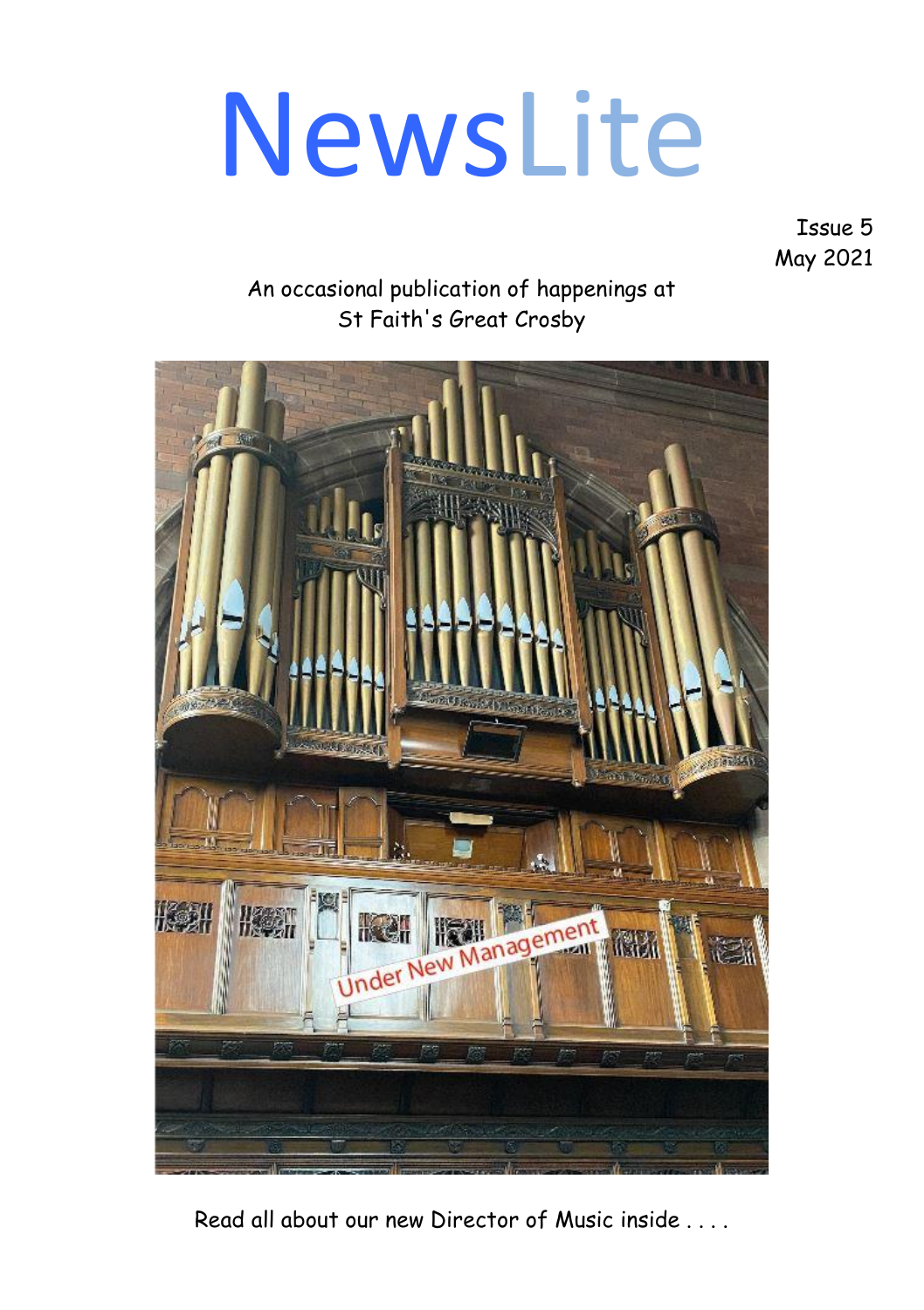# Organising our future . . . .

It gives me a great deal of pleasure to be writing this article for St Faith's magazine to introduce myself as the new Director of Music! St Faith's is blessed with a rich and illustrious musical heritage, and I feel honoured to have been entrusted to develop and expand the previous excellent work of former Directors of Music.

Growing up in the seaside town of Fleetwood, just outside Blackpool, my love affair with music started from a young age. Through out my time at school, I was privileged to sing and play in prestigious venues such as Westminster Abbey, Washington National Cathedral and St Mark's Basilica to name a few. Following on from my school experience of music and liturgy, I enrolled on a Bachelor of Arts Programme at the University of Liverpool to study Music, where I was also awarded the prestigious scholarship at Liverpool Metropolitan Cathedral for three years. Post University, I have been busy teaching, performing, and occasionally performing on the cruise ships with internationally renowned firm, P&O cruises.

My vision for music at St Faith's is clear: music should enhance our liturgy whilst allowing people of all ages to be involved with music making. In my first few months, my main priority is to begin regular choir rehearsals once more so our dedicated choir can lead our worship. The choir underpins the success of the music foundation; over the coming year, exciting plans are afoot to significantly expand and enhance the choral programme to include children and adults from across the diocese.

As part of my role, I am blessed to be the custodian of the fine J.W. Walker & Sons organ that is of paramount importance to the liturgical and musical life of the church. Those who have recently heard the organ will know it is not sounding as excellent as it once was, and therefore, I am delighted to announce that Harrison & Harrison of Durham have been appointed to regularly tune and maintain our instrument. Harrison and Harrison are the Rolls Royce of Organ builders, recently having rebuilt instruments in York Minster, Salisbury Cathedral, Kings College Cambridge and currently Liverpool Metropolitan Cathedral. I am sure you will be relieved as I to know that the organ will once again receive the regular attention it deserves, and I would like to thank Fr. John and the PCC in supporting me to get this attended to in a timely and efficient manner.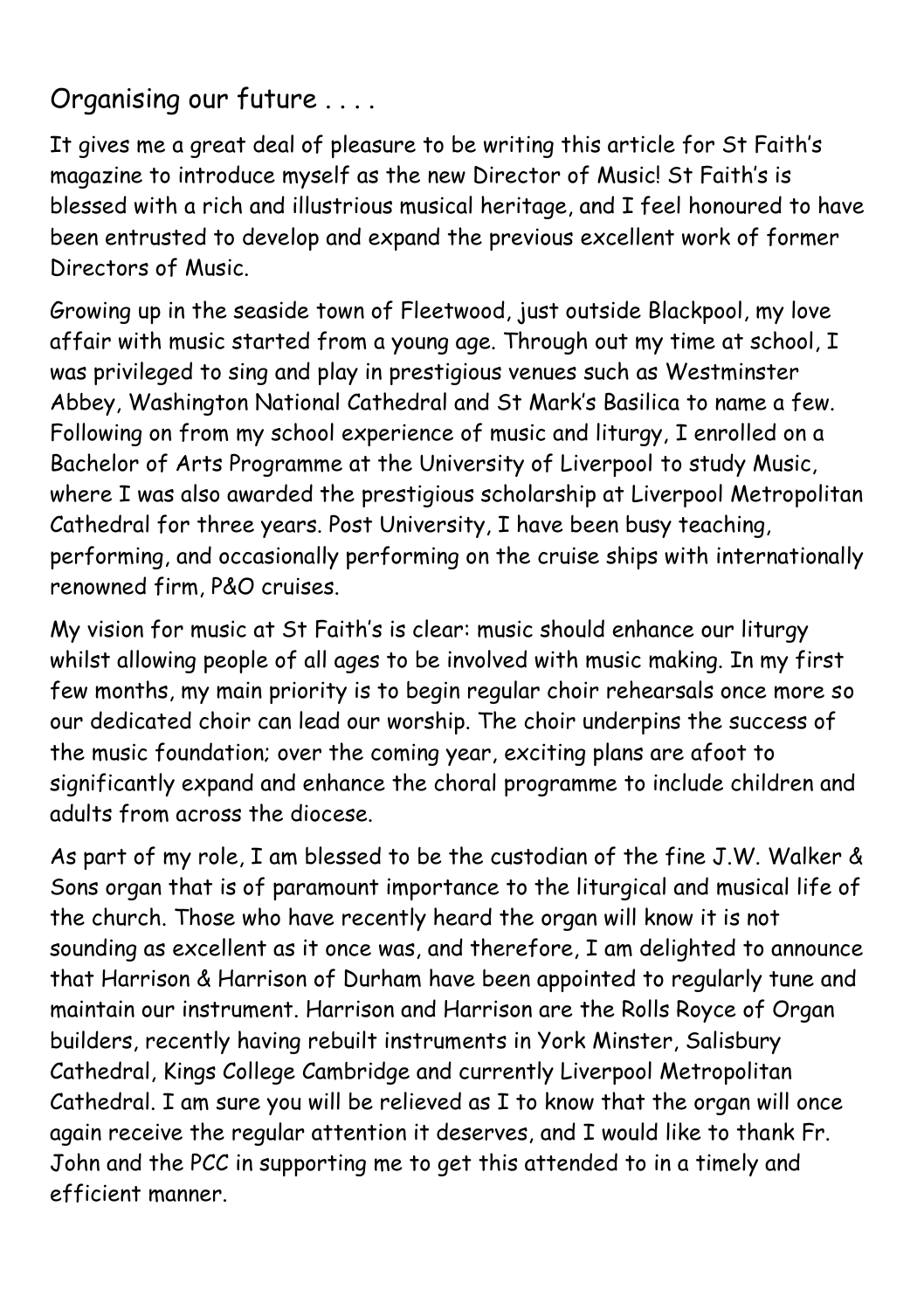

The future for music at St Faith's is exciting; the warmth and compassion that has been shown to me so far has been inspiring. If you have any suggestions or questions about music, or would just like to say *hello*, please do get in touch with me via email or phone.

> Joe Watson Director of Music

[mrjoewatson1996@gmail.com](mailto:mrjoewatson1996@gmail.com)  [j.watson@stfaithsgreatcrosby.org.uk](mailto:j.watson@stfaithsgreatcrosby.org.uk) 07792 655 795

## View from the Engineers Desk.

As you can read above, Joe has plenty of forward thinking ideas to take our musical tradition forward so let's give him our full support, and once normality returns we can enjoy a full musical life again.

Fiona Whalley has asked me to pass on her greetings to everyone as she and Dennis enjoy their new life in the Lakes. I quote from her note which, as Fiona says, is out of the mouths of Babes -

*"I was bending down yesterday doing up my 4 year old granddaughter's shoes and her head level was above mine. "Granny - your hair is all white and silver". That is because Granny is getting older. I replied. Pause - then -"Granny, your hair lights up the room".*

The Easter Cheer event seemed to have gone down well with 80 recipients of the infamous carrier bags full of food and goodies. Congratulations to those who won the chocolate prizes in what was hopefully the last (for now) of the brown bag series. Back of Church funds have benefited considerably as a result of your kind donations.

We were saddened however the learn of the passing of Liz Mackert a week or two ago. Liz and Fred, her late husband, were loyal members of the congregation and those of us lucky enough to be invited to their home in Aughton were well entertained with stories of her fascinating life in International show jumping and horse training, and once Fred started talking about life in the US Army there was no stopping him!